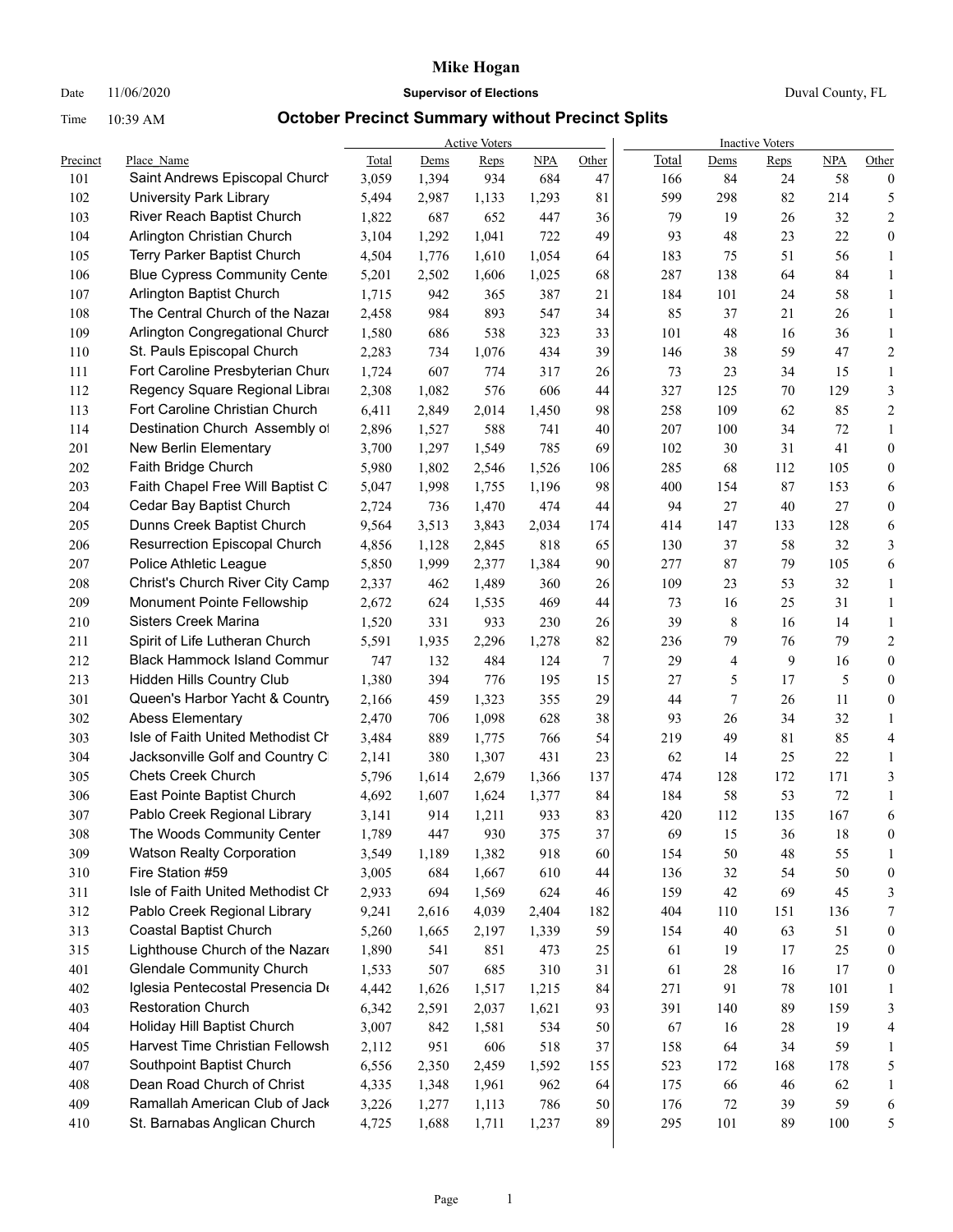### Date 11/06/2020 **Supervisor of Elections** Duval County, FL

|          |                                       |       |       | <b>Active Voters</b> |            |                  | <b>Inactive Voters</b> |        |                |        |                  |  |
|----------|---------------------------------------|-------|-------|----------------------|------------|------------------|------------------------|--------|----------------|--------|------------------|--|
| Precinct | Place Name                            | Total | Dems  | Reps                 | <b>NPA</b> | Other            | Total                  | Dems   | Reps           | NPA    | Other            |  |
| 411      | Windy Hill Community Center           | 5,367 | 1,882 | 1,833                | 1,538      | 114              | 323                    | 97     | 98             | 118    | 10               |  |
| 412      | CrossRoad Church, UMC                 | 3,864 | 1,433 | 1,233                | 1,078      | 120              | 402                    | 128    | 133            | 126    | 15               |  |
| 501      | <b>Balis Community Center</b>         | 3,451 | 1,200 | 1,413                | 761        | 77               | 194                    | 64     | 63             | 64     | $\mathfrak{Z}$   |  |
| 502      | St. Nicholas Park Christian Chur      | 1,142 | 363   | 553                  | 204        | 22               | 77                     | 37     | 23             | 16     | $\mathbf{1}$     |  |
| 503      | Jacksonville Community Church         | 2,965 | 1,423 | 712                  | 777        | 53               | 238                    | 108    | 47             | 80     | 3                |  |
| 504      | Southside United Methodist Chu        | 1,860 | 582   | 943                  | 310        | 25               | 74                     | 20     | 34             | 20     | $\boldsymbol{0}$ |  |
| 505      | Saint Mark's Lutheran Church - I      | 2,467 | 661   | 1,399                | 372        | 35               | 41                     | 8      | 24             | 7      | $\overline{c}$   |  |
| 506      | St. John the Divine Greek Ortho       | 4,350 | 2,096 | 1,220                | 969        | 65               | 263                    | 101    | 68             | 90     | 4                |  |
| 507      | Hendricks Avenue Baptist Churc        | 1,962 | 998   | 561                  | 367        | 36               | 91                     | 34     | 25             | 30     | 2                |  |
| 508      | San Jose Church of Christ             | 5,099 | 1,659 | 2,338                | 1,016      | 86               | 184                    | 51     | 71             | 59     | 3                |  |
| 509      | Christ the Messiah Church             | 4,412 | 1,413 | 2,166                | 777        | 56               | 163                    | 55     | 56             | 50     | $\overline{c}$   |  |
| 510      | Wayman Chapel AME Church              | 3,640 | 1,187 | 1,640                | 763        | 50               | 165                    | 53     | 46             | 65     | $\mathbf{1}$     |  |
| 511      | <b>Cuba Hunter Community Center</b>   | 3,347 | 1,451 | 1,097                | 758        | 41               | 150                    | 50     | 45             | 51     | 4                |  |
| 512      | Community Hospice of NE FL            | 5,312 | 2,117 | 1,748                | 1,360      | 87               | 311                    | 127    | 77             | 104    | 3                |  |
| 513      | Englewood Baptist Church              | 2,683 | 1,018 | 977                  | 663        | 25               | 135                    | 64     | 28             | 42     | $\mathbf{1}$     |  |
| 601      | Italian American Club                 | 3,616 | 746   | 2,213                | 606        | 51               | 64                     | 15     | 29             | 20     | $\boldsymbol{0}$ |  |
| 602      | All Souls Anglican Church             | 4,648 | 1,329 | 2,214                | 1,036      | 69               | 199                    | 54     | 73             | 72     | 0                |  |
| 603      | Mandarin Branch Library               | 4,042 | 1,155 | 2,170                | 675        | 42               | 124                    | 42     | 47             | 35     | 0                |  |
| 604      | Mandarin Presbyterian Church          | 1,982 | 446   | 1,171                | 348        | 17               | 36                     | 8      | 19             | 9      | $\boldsymbol{0}$ |  |
| 605      | Episcopal Church of Our Savior        | 4,077 | 896   | 2,424                | 696        | 61               | 82                     | 21     | 37             | 23     | $\mathbf{1}$     |  |
| 606      | South Mandarin Regional Librar        | 5,854 | 1,409 | 3,317                | 1,052      | 76               | 161                    | 31     | 82             | 47     | $\mathbf{1}$     |  |
| 607      | Mandarin Branch Library               | 2,241 | 680   | 1,021                | 479        | 61               | 120                    | 43     | 40             | 36     | $\mathbf{1}$     |  |
| 608      | Freedom Christian Fellowship          | 6,744 | 1,953 | 3,057                | 1,598      | 136              | 315                    | 74     | 129            | 110    | $\overline{2}$   |  |
| 609      | <b>Burnett Park Recreation Center</b> | 2,230 | 726   | 915                  | 537        | 52               | 112                    | 26     | 38             | 46     | 2                |  |
| 610      | St Justin Martyr                      | 5,821 | 1,374 | 3,160                | 1,188      | 99               | 167                    | 42     | 73             | 50     | $\overline{c}$   |  |
| 611      | <b>Mandarin Senior Center</b>         | 2,599 | 793   | 1,172                | 595        | 39               | 111                    | 36     | 31             | 43     | $\mathbf{1}$     |  |
| 612      | Mandarin Church of Christ             | 4,918 | 1,392 | 2,301                | 1,155      | 70               | 151                    | 34     | 71             | 43     | 3                |  |
| 613      | Mandarin Moose Lodge #42              | 3,458 | 982   | 1,567                | 844        | 65               | 193                    | 43     | 65             | 84     | $\mathbf{1}$     |  |
| 614      | <b>Mandarin Senior Center</b>         | 1,950 | 553   | 905                  | 457        | 35               | 52                     | 16     | 19             | 17     | $\boldsymbol{0}$ |  |
| 701      | Charlie T. Joseph Senior Center       | 1,261 | 750   | 283                  | 211        | 17               | 67                     | 35     | 13             | 19     | $\boldsymbol{0}$ |  |
| 702      | Unity Missionary Baptist Church       | 1,269 | 935   | 125                  | 198        | 11               | 78                     | 48     | 11             | 16     | 3                |  |
| 703      | <b>Oceanway Community Center</b>      | 9,183 | 3,583 | 3,240                | 2,163      | 197              | 619                    | 228    | 183            | 191    | 17               |  |
| 704      | Westside Church of Christ             | 3,257 | 2,109 | 446                  | 639        | 63               | 210                    | 103    | 37             | 65     | 5                |  |
| 705      | Garden City United Methodist Cl       | 5,224 | 2,866 | 1,379                | 909        | 70               | 191                    | 96     | 42             | 53     | $\boldsymbol{0}$ |  |
| 706      | Long Branch Senior Center             | 1,225 | 1,024 | 36                   | 158        | $\boldsymbol{7}$ | 64                     | 45     | $\overline{4}$ | 14     | $\mathbf{1}$     |  |
| 707      | Joseph Lee Community Center           | 3,108 | 2,506 | 171                  | 419        | 12               | 136                    | 91     | 4              | $40\,$ | 1                |  |
| 708      | Brown Eastside Branch Library         | 1,354 | 1,002 | 118                  | 229        | 5                | 74                     | 38     | $11\,$         | 25     | $\boldsymbol{0}$ |  |
| 709      | First Timothy Baptist Church          | 4,950 | 3,978 | 266                  | 664        | 42               | 208                    | 132    | 16             | 59     | 1                |  |
| 710      | <b>Highlands Regional Library</b>     | 4,211 | 3,259 | 315                  | 601        | 36               | 198                    | 122    | 16             | 59     | 1                |  |
| 711      | Robert F. Kennedy Community (         | 1,309 | 1,001 | 84                   | 213        | 11               | 81                     | $48\,$ | 5              | 26     | $\boldsymbol{2}$ |  |
| 712      | Mary Singleton Senior Citizen C       | 1,818 | 1,237 | 235                  | 322        | 24               | 106                    | 59     | 14             | 33     | $\boldsymbol{0}$ |  |
| 713      | First Baptist Church of Jacksonv      | 4,489 | 2,197 | 1,161                | 1,013      | 118              | 747                    | 313    | 147            | 280    | 7                |  |
| 714      | Grace Baptist Church                  | 2,059 | 1,558 | 142                  | 333        | 26               | 114                    | 63     | 12             | 38     | $\mathbf{1}$     |  |
| 801      | North Jacksonville Church of Go       | 2,355 | 1,761 | 259                  | 311        | 24               | 75                     | 41     | 9              | 24     | 1                |  |
| 802      | St Paul Missionary Baptist Churd      | 2,680 | 2,291 | 76                   | 301        | 12               | 61                     | 44     | $\overline{2}$ | 15     | $\boldsymbol{0}$ |  |
| 803      | New Life Community Church             | 4,884 | 3,561 | 599                  | 671        | 53               | 124                    | 70     | 15             | 39     | $\boldsymbol{0}$ |  |
| 804      | Universal Church                      | 2,695 | 1,585 | 598                  | 476        | 36               | 114                    | 66     | 17             | $30\,$ | $\mathbf{1}$     |  |
| 805      | <b>Riverview Senior Center</b>        | 2,799 | 1,885 | 403                  | 484        | 27               | 80                     | 53     | 6              | 21     | 0                |  |
| 806      | Clanzel T. Brown Community Ce         | 906   | 743   | 35                   | 124        | 4                | 53                     | 41     | $\mathbf{1}$   | 11     | 0                |  |
| 807      | Bradham Brooks Regional Libra         | 1,167 | 1,001 | $48\,$               | 114        | 4                | 18                     | 14     | $\mathbf{1}$   | 3      | 0                |  |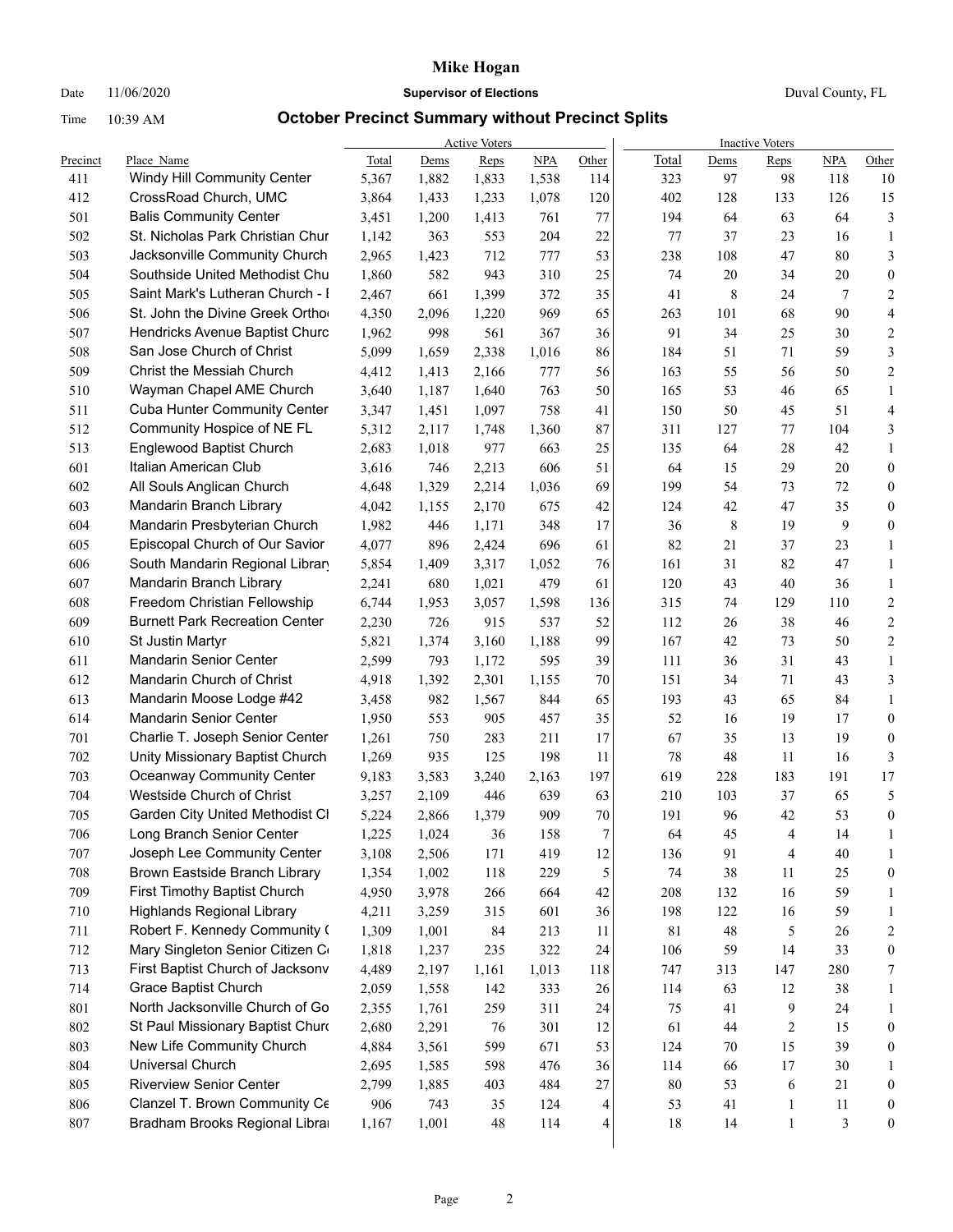### Date 11/06/2020 **Supervisor of Elections** Duval County, FL

|          |                                                               |       |       | <b>Active Voters</b> |       |       | <b>Inactive Voters</b> |        |                |     |                  |  |
|----------|---------------------------------------------------------------|-------|-------|----------------------|-------|-------|------------------------|--------|----------------|-----|------------------|--|
| Precinct | Place Name                                                    | Total | Dems  | Reps                 | NPA   | Other | Total                  | Dems   | Reps           | NPA | Other            |  |
| 808      | Fairway Oaks                                                  | 1,988 | 1,629 | 63                   | 287   | 9     | 102                    | 65     | 7              | 30  | $\boldsymbol{0}$ |  |
| 809      | Simonds-Johnson Community C                                   | 2,602 | 2,083 | 99                   | 403   | 17    | 168                    | 102    | 10             | 55  | $\mathbf{1}$     |  |
| 810      | Temple Baptist Church                                         | 1,298 | 256   | 837                  | 191   | 14    | 32                     | 10     | 13             | 9   | $\boldsymbol{0}$ |  |
| 811      | Police Athletic League of Jackso<br><b>Emmett Reed Center</b> | 1,460 | 1,215 | 47                   | 186   | 12    | 41                     | 31     | $\overline{4}$ | 5   | 1                |  |
| 812      |                                                               | 1,407 | 1,160 | 48                   | 193   | 6     | 70                     | 46     | 7              | 17  | $\boldsymbol{0}$ |  |
| 813      | Our Redeemer Lutheran Church                                  | 6,473 | 3,723 | 1,701                | 979   | 70    | 228                    | 94     | 62             | 66  | 6                |  |
| 814      | <b>Cisco Garden Community Cente</b>                           | 3,473 | 849   | 2,134                | 470   | 20    | 60                     | 13     | 27             | 19  | $\mathbf{1}$     |  |
| 815      | Graham Branch Library                                         | 1,840 | 1,499 | 63                   | 263   | 15    | 95                     | 61     | $\overline{4}$ | 30  | $\boldsymbol{0}$ |  |
| 816      | Norwood Community Church                                      | 884   | 649   | 59                   | 165   | 11    | 37                     | 19     | $\overline{2}$ | 15  | $\mathbf{1}$     |  |
| 817      | <b>Highlands Baptist Church</b>                               | 4,431 | 2,586 | 896                  | 887   | 62    | 264                    | 146    | 34             | 82  | $\overline{c}$   |  |
| 818      | Greater Harvest Christian Fellow                              | 1,446 | 1,012 | 209                  | 217   | 8     | 37                     | 25     | 5              | 6   | $\mathbf{1}$     |  |
| 901      | CWA AFL-CIO Local #3106                                       | 3,359 | 1,955 | 615                  | 712   | 77    | 194                    | 90     | 34             | 67  | $\mathfrak{Z}$   |  |
| 902      | <b>Schell-Sweet Resource Wellnes</b>                          | 2,901 | 2,414 | 93                   | 374   | 20    | 129                    | 90     | 5              | 32  | $\overline{c}$   |  |
| 903      | <b>Redemption Church</b>                                      | 3,149 | 1,708 | 740                  | 645   | 56    | 372                    | 198    | 41             | 130 | 3                |  |
| 904      | Johnnie W. Walker Community (                                 | 2,608 | 2,238 | 60                   | 300   | 10    | 78                     | 53     | 5              | 20  | $\boldsymbol{0}$ |  |
| 905      | Webb Wesconnett Regional Libr                                 | 2,564 | 1,400 | 535                  | 592   | 37    | 155                    | 65     | 29             | 59  | $\overline{c}$   |  |
| 906      | St Andrews Presbyterian Church                                | 1,643 | 618   | 631                  | 353   | 41    | 58                     | 28     | 11             | 19  | $\boldsymbol{0}$ |  |
| 907      | Wesconnett Church of Christ                                   | 2,030 | 980   | 618                  | 398   | 34    | 155                    | 68     | 28             | 56  | 3                |  |
| 908      | West Jacksonville Baptist Churc                               | 4,377 | 2,138 | 1,129                | 1,016 | 94    | 418                    | 196    | 72             | 148 | 2                |  |
| 909      | <b>City Rescue Mission</b>                                    | 1,697 | 1,313 | 96                   | 271   | 17    | 81                     | 43     | 3              | 33  | 2                |  |
| 910      | Wallace Small Senior Citizen Ce                               | 2,615 | 1,976 | 207                  | 413   | 19    | 85                     | 57     | $\overline{4}$ | 24  | $\boldsymbol{0}$ |  |
| 911      | Edith Brown Ford Community Co                                 | 3,747 | 2,559 | 474                  | 676   | 38    | 180                    | 105    | 24             | 50  | $\mathbf{1}$     |  |
| 912      | Beaver St Enterprise Center                                   | 1,874 | 1,463 | 59                   | 337   | 15    | 95                     | 48     | 3              | 44  | $\boldsymbol{0}$ |  |
| 913      | Wesconnett Assembly of God                                    | 2,495 | 1,336 | 538                  | 577   | 44    | 275                    | 144    | 41             | 88  | $\overline{c}$   |  |
| 914      | Elks Lodge #2605                                              | 5,303 | 2,541 | 1,323                | 1,340 | 99    | 493                    | 222    | 84             | 182 | 5                |  |
| 1001     | <b>Charles Clark Community Cente</b>                          | 3,326 | 2,687 | 208                  | 405   | 26    | 110                    | 60     | 16             | 33  | $\mathbf{1}$     |  |
| 1002     | Woodlawn Presbyterian Church                                  | 3,496 | 2,952 | 109                  | 419   | 16    | 114                    | 83     | 5              | 25  | $\mathbf{1}$     |  |
| 1003     | Zion Hope Missionary Baptist Cl                               | 2,125 | 1,813 | 63                   | 240   | 9     | 77                     | 50     | $\overline{4}$ | 23  | $\boldsymbol{0}$ |  |
| 1004     | St Paul AME Church                                            | 2,619 | 2,306 | 48                   | 252   | 13    | 64                     | 48     | 5              | 11  | $\boldsymbol{0}$ |  |
| 1005     | <b>Legends Community Center</b>                               | 3,974 | 3,396 | 135                  | 419   | 24    | 97                     | 67     | 8              | 21  | $\mathbf{1}$     |  |
| 1006     | Church of God - N Lane Ave                                    | 2,191 | 1,019 | 697                  | 445   | 30    | 118                    | 57     | 25             | 34  | $\overline{c}$   |  |
| 1007     | Evangel Temple Assembly of Go                                 | 1,809 | 829   | 576                  | 382   | 22    | 101                    | 42     | 21             | 36  | 2                |  |
| 1008     | Mary Lena Gibbs Center                                        | 4,117 | 2,321 | 915                  | 827   | 54    | 166                    | 82     | 24             | 58  | $\boldsymbol{2}$ |  |
| 1009     | Oak Hill Church of the Nazarene                               | 3,012 | 1,613 | 741                  | 609   | 49    | 106                    | 52     | 20             | 34  | $\boldsymbol{0}$ |  |
| 1010     | Sweetwater Church of Christ                                   | 2,578 | 1,110 | 852                  | 560   | 56    | 195                    | 88     | 44             | 59  | 4                |  |
| 1011     | Teamsters 512                                                 | 1,647 | 571   | 729                  | 327   | 20    | 71                     | 24     | 25             | 21  | 1                |  |
| 1012     | <b>Gregory West Apartments</b>                                | 3,338 | 1,980 | 537                  | 790   | 31    | 224                    | 113    | 34             | 76  | $\mathbf{1}$     |  |
| 1013     | Cedar Creek Baptist Church                                    | 1,499 | 645   | 539                  | 284   | 31    | 98                     | 47     | 20             | 31  | $\boldsymbol{0}$ |  |
| 1014     | McGirts Creek Regional Park                                   | 3,833 | 2,076 | 888                  | 804   | 65    | 165                    | 79     | 32             | 52  | 2                |  |
| 1015     | <b>River City Community Church</b>                            | 3,195 | 1,591 | 871                  | 678   | 55    | 152                    | 63     | 36             | 51  | $\boldsymbol{2}$ |  |
| 1016     | Argyle Church of Christ                                       | 2,185 | 1,003 | 624                  | 523   | 35    | 146                    | 54     | 31             | 61  | $\boldsymbol{0}$ |  |
| 1101     | FSCJ - Deerwood Center                                        | 1,199 | 391   | 488                  | 296   | 24    | 75                     | 34     | 18             | 23  | $\boldsymbol{0}$ |  |
| 1102     | Glen Kernan Golf and Country C                                | 576   | 134   | 280                  | 151   | 11    | 8                      | 2      | 3              | 3   | $\boldsymbol{0}$ |  |
| 1103     | Hampton Glen                                                  | 3,390 | 1,096 | 1,375                | 860   | 59    | 187                    | $72\,$ | 47             | 67  | $\mathbf{1}$     |  |
| 1104     | Julington Baptist Church                                      | 5,337 | 1,798 | 2,090                | 1,330 | 119   | 292                    | 85     | 99             | 106 | $\boldsymbol{2}$ |  |
| 1105     | Kernan Blvd Baptist Church                                    | 5,069 | 1,723 | 1,748                | 1,473 | 125   | 429                    | 123    | 128            | 172 | 6                |  |
| 1106     | Church of Eleven 22                                           | 6,560 | 2,096 | 2,773                | 1,561 | 130   | 569                    | 183    | 184            | 195 | $\boldsymbol{7}$ |  |
| 1107     | Deercreek Country Club                                        | 1,732 | 386   | 925                  | 402   | 19    | 34                     | 12     | 13             | 9   | $\boldsymbol{0}$ |  |
| 1108     | FSCJ - Deerwood Center                                        | 3,892 | 1,548 | 1,223                | 1,024 | 97    | 410                    | 152    | 102            | 153 | 3                |  |
| 1109     | Deerwood Country Club                                         | 2,157 | 413   | 1,385                | 342   | 17    | 46                     | $8\,$  | 23             | 15  | $\boldsymbol{0}$ |  |
|          |                                                               |       |       |                      |       |       |                        |        |                |     |                  |  |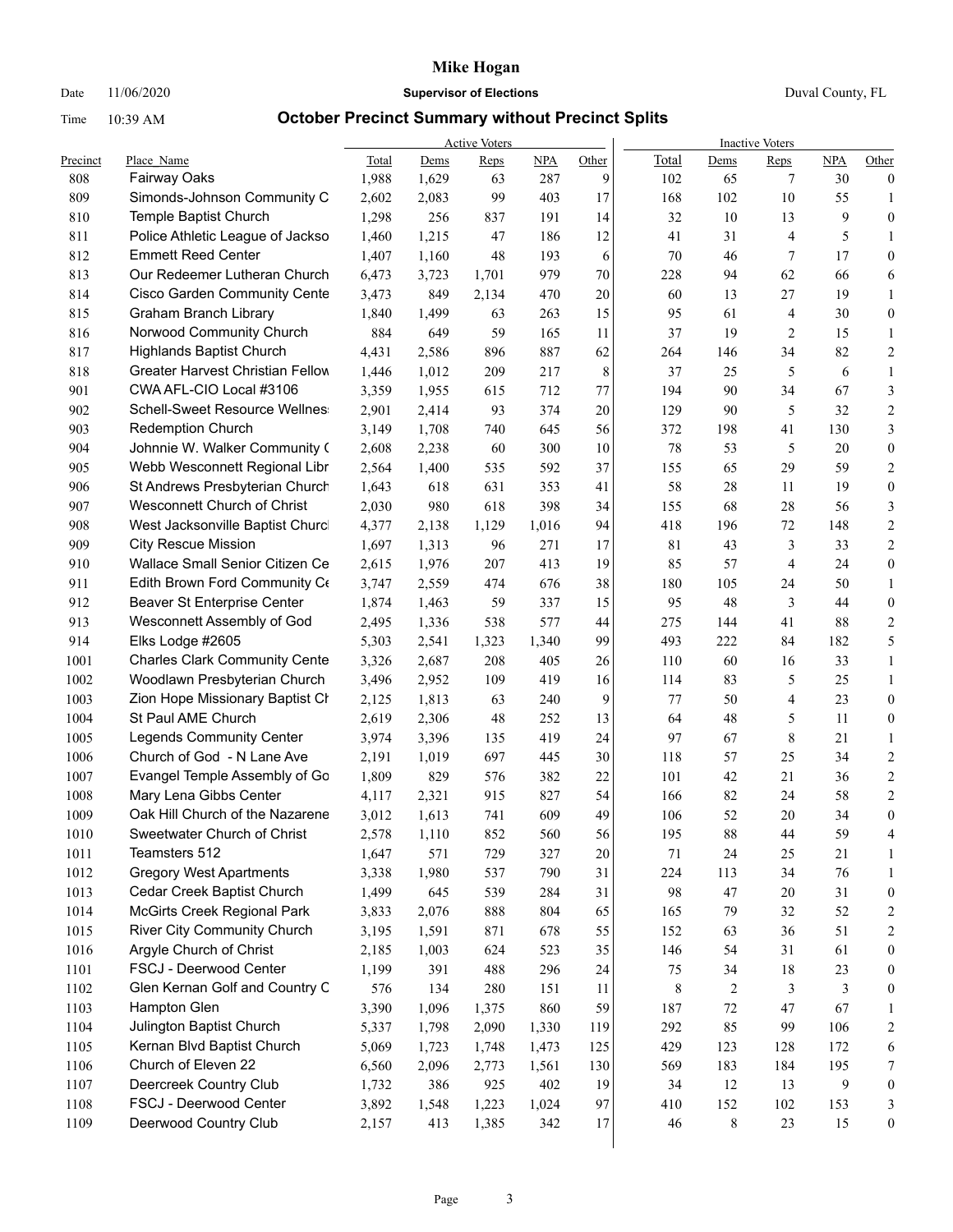### Date 11/06/2020 **Supervisor of Elections** Duval County, FL

|          |                                       |         |       | <b>Active Voters</b>    |       |        | <b>Inactive Voters</b> |         |       |            |                         |  |
|----------|---------------------------------------|---------|-------|-------------------------|-------|--------|------------------------|---------|-------|------------|-------------------------|--|
| Precinct | Place Name                            | Total   | Dems  | Reps                    | NPA   | Other  | Total                  | Dems    | Reps  | <b>NPA</b> | Other                   |  |
| 1110     | Mission Way Church                    | 7,581   | 2,433 | 3,023                   | 1,922 | 203    | 404                    | 113     | 164   | 125        | 2                       |  |
| 1111     | Shepherd of the Woods Lutheral        | 2,140   | 960   | 512                     | 620   | 48     | 268                    | 88      | 65    | 114        | 1                       |  |
| 1112     | Southeast Regional Library            | 3,896   | 1,262 | 1,594                   | 950   | 90     | 249                    | 70      | 85    | 89         | 5                       |  |
| 1113     | Deermeadows Church                    | 3,978   | 1,830 | 975                     | 1,073 | 100    | 537                    | 210     | 137   | 178        | 12                      |  |
| 1114     | The Salem Center                      | 4,238   | 1,691 | 1,340                   | 1,090 | 117    | 380                    | 146     | 89    | 141        | $\overline{4}$          |  |
| 1115     | <b>Bartram Springs Clubhouse</b>      | 4,513   | 1,439 | 1,827                   | 1,159 | 88     | 204                    | 50      | 86    | 64         | 4                       |  |
| 1116     | First Baptist Church of Jacksonv      | 1,957   | 486   | 1,033                   | 392   | 46     | 48                     | 7       | 26    | 15         | $\boldsymbol{0}$        |  |
| 1201     | Church of God Marietta                | 3,030   | 799   | 1,685                   | 511   | 35     | 99                     | 23      | 57    | 19         | $\boldsymbol{0}$        |  |
| 1202     | <b>Hillcrest at Crystal Springs</b>   | 2,500   | 814   | 1,293                   | 362   | 31     | 101                    | 18      | 53    | 29         | $\mathbf{1}$            |  |
| 1203     | Leroy D. Clemons Senior Center        | 1,403   | 294   | 828                     | 263   | $18\,$ | 42                     | 11      | 19    | 12         | $\boldsymbol{0}$        |  |
| 1204     | Maxville Community Center             | 2,181   | 600   | 1,194                   | 358   | 29     | 62                     | 16      | 22    | 24         | $\boldsymbol{0}$        |  |
| 1205     | <b>Midnight Cry Ministries</b>        | 4,603   | 1,972 | 1,565                   | 1,000 | 66     | 209                    | 89      | 60    | 56         | $\overline{4}$          |  |
| 1206     | Promise Land Baptist Church           | 3,811   | 1,474 | 1,668                   | 620   | 49     | 116                    | 33      | 42    | 41         | $\boldsymbol{0}$        |  |
| 1207     | <b>Baldwin Town Hall</b>              | 973     | 368   | 442                     | 150   | 13     | 33                     | 13      | 9     | 11         | $\boldsymbol{0}$        |  |
| 1208     | <b>Harvest Ministries</b>             | 4,157   | 1,819 | 1,416                   | 862   | 60     | 159                    | 66      | 46    | 47         | $\boldsymbol{0}$        |  |
| 1209     | Whitehouse Baptist Church             | 3,657   | 912   | 2,094                   | 597   | 54     | 109                    | 24      | 43    | 42         | $\boldsymbol{0}$        |  |
| 1210     | Shindler Dr Baptist Church            | 3,098   | 1,121 | 1,221                   | 692   | 64     | 134                    | 43      | 51    | 39         | $\mathbf{1}$            |  |
| 1211     | Christian Family Fellowship           | 5,696   | 2,378 | 1,891                   | 1,323 | 104    | 202                    | 70      | 61    | 69         | $\sqrt{2}$              |  |
| 1212     | <b>West Regional Library</b>          | 6,866   | 3,197 | 2,263                   | 1,309 | 97     | 268                    | 99      | 78    | 89         | $\overline{c}$          |  |
| 1213     | New Hope Baptist Temple               | 5,410   | 2,330 | 1,746                   | 1,256 | 78     | 362                    | 158     | 82    | 119        | 3                       |  |
| 1301     | Bennie Furlong Senior Center          | 3,401   | 901   | 1,748                   | 679   | 73     | 143                    | 34      | 56    | 53         | $\boldsymbol{0}$        |  |
| 1302     | Bethlehem Lutheran Church             | 3,258   | 761   | 1,801                   | 640   | 56     | 121                    | 30      | 61    | 29         | $\mathbf{1}$            |  |
| 1303     | American Legion Post 129              | 2,943   | 763   | 1,469                   | 658   | 53     | 147                    | 36      | 59    | 51         | $\mathbf{1}$            |  |
| 1304     | Jacksonville Beach City Hall          | 3,362   | 1,034 | 1,406                   | 839   | 83     | 298                    | $77 \,$ | 101   | 117        | 3                       |  |
| 1305     | <b>Beaches Regional Library</b>       | 2,977   | 838   | 1,469                   | 615   | 55     | 126                    | 33      | 58    | 34         | $\mathbf{1}$            |  |
| 1306     | Atlantic Beach City Hall              | 2,667   | 883   | 1,149                   | 593   | 42     | 119                    | 40      | 41    | 34         | $\overline{4}$          |  |
| 1307     | Adele Grage Cultural Center           | 3,045   | 865   | 1,578                   | 555   | 47     | 63                     | 20      | 26    | 17         | $\boldsymbol{0}$        |  |
| 1308     | <b>Community Presbyterian Church</b>  | 3,195   | 1,102 | 1,374                   | 673   | 46     | 77                     | 27      | 14    | 34         | $\sqrt{2}$              |  |
| 1309     | <b>Christ United Methodist Church</b> | 3,140   | 799   | 1,565                   | 711   | 65     | 143                    | 42      | 50    | 46         | 5                       |  |
| 1310     | First Christian Church of the Bea     | 3,328   | 836   | 1,624                   | 789   | 79     | 163                    | 43      | 57    | 61         | $\sqrt{2}$              |  |
| 1311     | Hampton Inn                           | 3,855   | 932   | 2,015                   | 827   | 81     | 130                    | 36      | 54    | 38         | $\sqrt{2}$              |  |
| 1312     | Oceanside Church of Christ            | 2,718   | 933   | 990                     | 745   | 50     | 146                    | 35      | 56    | 52         | $\mathfrak{Z}$          |  |
| 1313     | <b>Rivertown Church</b>               | 4,481   | 946   | 2,536                   | 938   | 61     | 160                    | 52      | 61    | 44         | 3                       |  |
| 1314     | <b>Mayport Community Center</b>       | 1,190   | 316   | 528                     | 309   | 37     | 207                    | 53      | 78    | 73         | 3                       |  |
| 1315     | USO Center of Jacksonville            | 6,395   | 2,001 | 2,416                   | 1,840 | 138    | 515                    | 152     | 163   | 187        | 13                      |  |
| 1401     | Church at Argyle                      | 3,036   | 1,221 | 1,031                   | 710   | 74     | 196                    | 81      | 55    | 58         | $\overline{\mathbf{c}}$ |  |
| 1402     | Kirkwood Presbyterian Church          | 3,051   | 1,097 | 1,241                   | 661   | 52     | 150                    | 56      | 47    | 43         | 4                       |  |
| 1403     | Argyle Branch Library                 | 2,923   | 1,093 | 1,082                   | 691   | 57     | 157                    | 47      | 55    | 53         | $\overline{c}$          |  |
| 1404     | Grace Church of Avondale              | 4,567   | 1,953 | 1,694                   | 835   | 85     | 217                    | 64      | 82    | 65         | 6                       |  |
| 1405     | Murray Hill Baptist Church            | 2,357   | 1,076 | 778                     | 454   | 49     | 103                    | 37      | 29    | 34         | 3                       |  |
| 1406     | <b>Hillcrest Baptist</b>              | 1,809   | 617   | 750                     | 408   | 34     | 64                     | 13      | 25    | 24         | $\overline{c}$          |  |
| 1407     | Jacksonville Association of Fire I    | 1,676   | 879   | 353                     | 394   | 50     | 127                    | 54      | 24    | 45         | 4                       |  |
| 1408     | St. Johns Presbyterian Church         | 3,603   | 1,218 | 1,611                   | 702   | 72     | 159                    | 42      | 60    | 55         | $\overline{c}$          |  |
| 1409     | St. Peter's Episcopal Church          | 5,673   | 2,052 | 2,145                   | 1,363 | 113    | 451                    | 135     | 126   | 181        | 9                       |  |
| 1410     | <b>Fleet Reserve</b>                  | 5,253   | 2,178 | 1,728                   | 1,250 | 97     | 365                    | 145     | 78    | 139        | 3                       |  |
| 1411     | Ortega United Methodist Church        | 5,675   | 1,233 | 3,602                   | 757   | 83     | 194                    | 48      | 76    | 65         | 5                       |  |
| 1412     | Saint Catherine's Episcopal Chu       | 2,949   | 1,230 | 1,019                   | 637   | 63     | 126                    | 47      | 29    | $47\,$     | 3                       |  |
| 1413     | Trinity Lutheran Church - ELCA        | 4,192   | 1,955 | 1,276                   | 856   | 105    | 307                    | 114     | 78    | 106        | 9                       |  |
| 1415     | Riverside Park United Methodist       | 2,461   | 1,093 | 821                     | 482   | 65     | 241                    | 99      | 72    | 68         | 2                       |  |
|          |                                       | 670,054 |       | 278,515 238,981 141,577 |       | 10,981 | 35,226                 | 13,350  | 9,606 | 11,845     | 425                     |  |